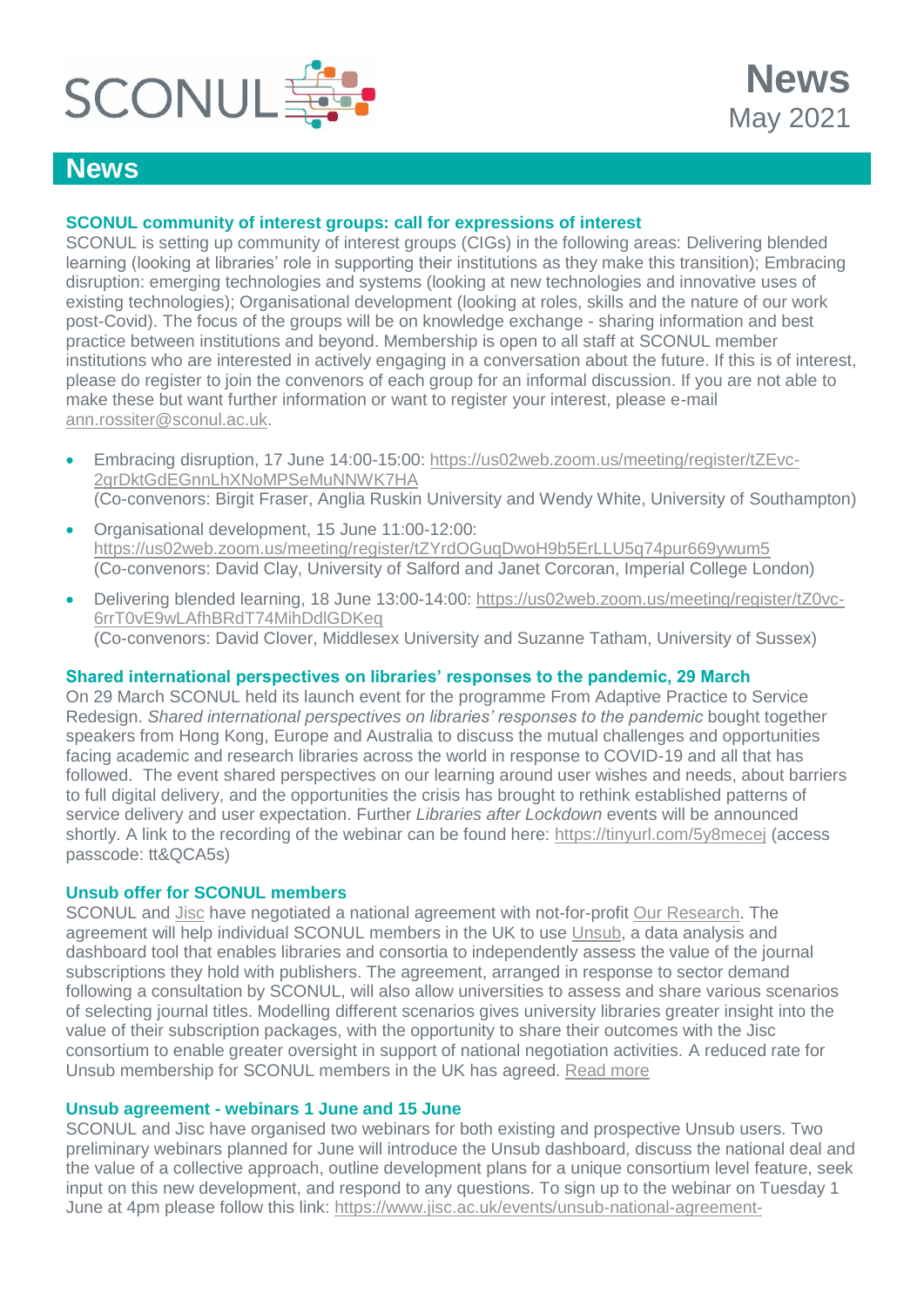[demonstration-01-jun-2021.](https://www.jisc.ac.uk/events/unsub-national-agreement-demonstration-01-jun-2021) To sign up to the webinar on Tuesday 15 June at 4pm please follow this link: [https://www.jisc.ac.uk/events/unsub-national-agreement-demonstration-15-jun-2021.](https://www.jisc.ac.uk/events/unsub-national-agreement-demonstration-15-jun-2021)

#### **Including EDI data for the library sector within the SCONUL statistics**

SCONUL has launched a research project on the feasibility of including EDI data for the library sector within the SCONUL Statistics. Understanding the make-up of our workforce is a prerequisite for effectively monitoring and promoting diversity and was a recommendation of the SCONUL report, BAME Staff Experience of Academic and Research Libraries. This research will look at the data required, what already exists and where, and the ease with which member institutions are able to supply the data. The research will be conducted by Dr Mohammed Ishaq, Reader in Human Resource Management at the School of Business and Enterprise at University of the West of Scotland. SCONUL will be issuing a survey exploring these questions, followed by a focus group with a representative sample of member institutions. If you are interested in taking part in the focus group (which will be held virtually), please do e-mail Ann Rossiter [Ann.Rossiter@sconul.ac.uk](mailto:Ann.Rossiter@sconul.ac.uk) .

#### **VAT and the impact on Open Access agreements**

HMRC's announcement that it would apply the zero rate of VAT (0%) for e-publications with effect from 1 May 2020 has had the side effect of increasing the relative cost of open access agreements. This anomaly places a greater financial burden on any institution that wishes to publish open access in compliance with Government and research funder's policies and threatens to undermine the broader transition to open access to research. Jisc have produced a briefing for Finance Directors that can be tailored by Library Directors which allow institutions to provide examples to illustrate the issues at a local level. The briefing can be found here: [https://www.sconul.ac.uk/publication/vat-and-the-impact-on-open](https://www.sconul.ac.uk/publication/vat-and-the-impact-on-open-access-agreements)[access-agreements](https://www.sconul.ac.uk/publication/vat-and-the-impact-on-open-access-agreements)

#### **Academic Libraries North: A New Name in the North**

1 May saw the formal launch of Academic Libraries North (ALN), a new network of academic libraries based in the North of England and a subgroup of SCONUL. ALN supersedes and builds on the previous successes of Northern Collaboration (NC) and North West Academic Libraries (NoWAL), and was created in January 2021. ALN seeks to provide opportunities for members through the exchange of knowledge and experience, facilitate initiatives responding to emerging opportunities and support members through the challenges in HE and the library environment. The new group believes in maximising the benefits of collaboration, ensuring value for money and efficiencies in areas such as procurement whilst also preserving the value, culture and distinctiveness of co-operative working and a sense of community within the North. The new group's [website](https://www.academiclibrariesnorth.ac.uk/) will showcase its development over the next year, providing a platform to showcase the ALN staff development programme, highlight good practice and share ideas.

#### **Quarantining books**

Public Health England have updated its advice on quarantine of returned library books and resources. *With the present low prevalence of COVID-19 and the present knowledge of the ability of COVID-19 virus (including variants) to survive on surfaces after experimental studies, PHE do not consider there to be a need to isolate returned Library books for 72 hours. This is in line with the advice that shops do not need to isolate returned goods. Books can be wiped down if possible with a proprietary cleaning solution which is effective against COVID-19 [\(PHE cleaning guidance\)](https://www.gov.uk/government/publications/covid-19-decontamination-in-non-healthcare-settings/covid-19-decontamination-in-non-healthcare-settings), especially if they have a protective plastic cover. This revised quarantine advice applies also to books with leather and vellum covers. Newspapers and magazines can be reinstated in libraries.* Libraries Connected have incorporated this advice into the revised Library Service Recovery Toolkit which can be found here:

<https://www.librariesconnected.org.uk/resource/service-recovery-toolkit-word>

### **The impact of AI, machine learning, automation and robotics on the information profession**

CILIP with the support of Health Education England, has published its research report *The impact of AI, machine learning, automation and robotics on the information profession*. The purpose of this independent research is to help the professional community to understand how AI, machine learning, process automation and robotics are either already impacting the daily work of healthcare information professionals or likely to do so in the near future. Written by Dr Andrew M. Cox (Information School, University of Sheffield) the research has highlighted a set of skills and competencies that information professionals will need to develop in order to support their users and organisations through this 4th Industrial Revolution. [Read more](https://www.cilip.org.uk/general/custom.asp?page=researchreport)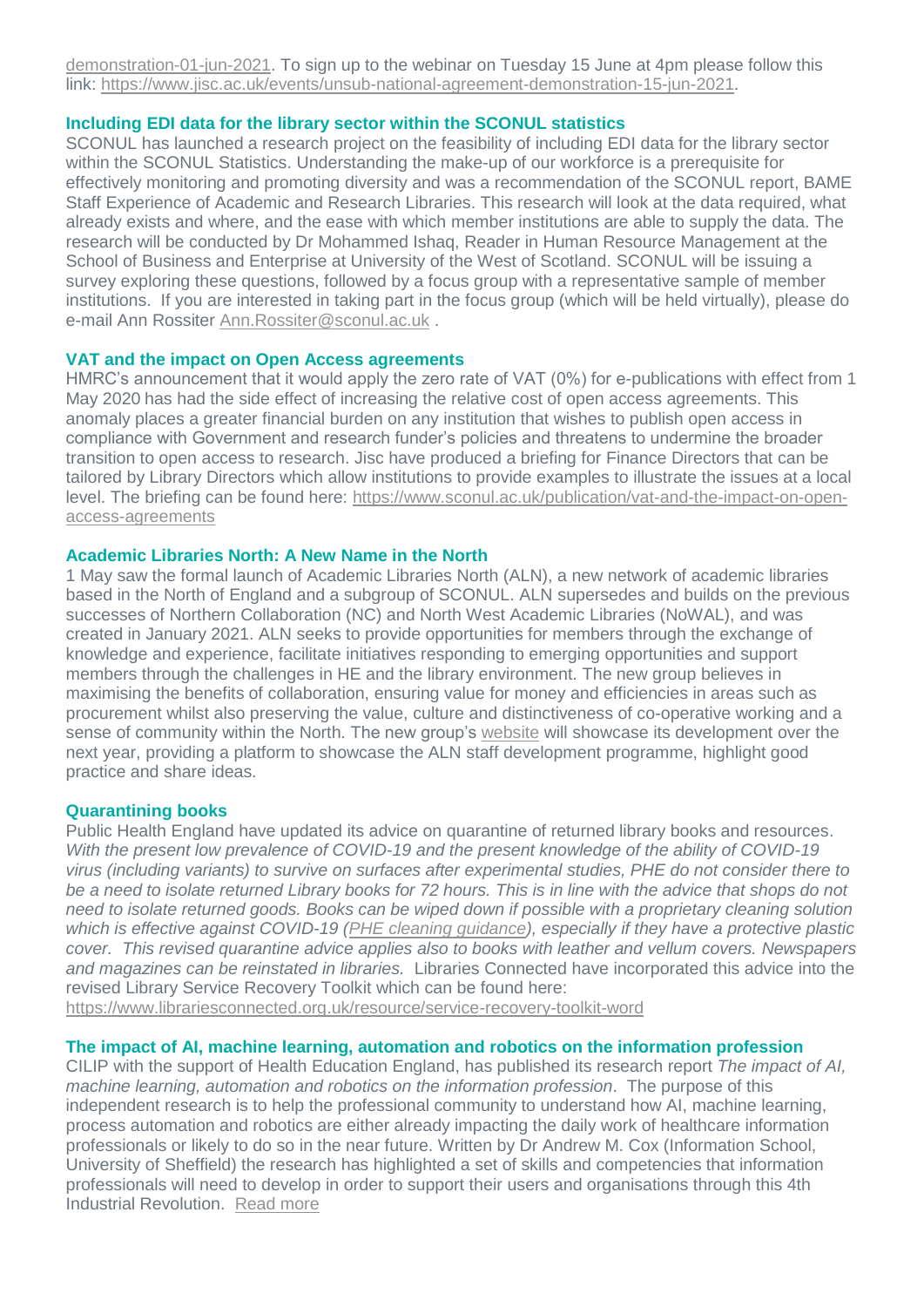#### **Irish progress on transformative agreements**

Ireland's Minister for Further and Higher Education, Research, Innovation and Science has announced that IReL has struck transformative agreements with 11 major international academic publishers. As a result, researchers based at [participating member institutions of the IReL Consortium](https://irel.ie/about-irel/) are now able to ensure that the articles they write are made available openly, immediately and at no cost to researchers, learners and citizens nationally and internationally by the publishers involved. [Read more](https://www.gov.ie/en/press-release/7d5a5-minister-harris-welcomes-a-landmark-development-in-open-access-research-that-will-benefit-researchers-students-and-citizens/)

# **CONUL Training and Development Annual Report 2019**

CONUL published their Training and Development *Annual Report 2019*. It provides a summary report on the training events for library staff held in 2019 under the auspices of the Consortium of National and University Libraries in Ireland. The report can be found here: [http://www.conul.ie/wp](http://www.conul.ie/wp-content/uploads/2021/04/CONUL-TD-Annual-Report-2019.pdf)[content/uploads/2021/04/CONUL-TD-Annual-Report-2019.pdf](http://www.conul.ie/wp-content/uploads/2021/04/CONUL-TD-Annual-Report-2019.pdf)

### **Updates from our peer organisations:**

- 1. Academic Libraries North<https://www.academiclibrariesnorth.ac.uk/newsletters>
- 2. LIBER:<https://libereurope.eu/news/>
- 3. M25 Consortium of Academic Libraries: [https://www.m25lib.ac.uk/about-the-consortium/newsletter](https://www.m25lib.ac.uk/about-the-consortium/newsletter-archive/)[archive/](https://www.m25lib.ac.uk/about-the-consortium/newsletter-archive/)
- 4. Mercian Collaboration <https://merciancollaboration.org.uk/news>
- 5. RLUK:<https://www.rluk.ac.uk/rluk-bulletin/>
- 6. SCURL<https://www.scurl.ac.uk/>
- 7. ucisa:<https://www.ucisa.ac.uk/News-and-Views>
- 8. WHELF:<https://whelf.ac.uk/>

# **Appointments and job opportunities**

If you have moved to a new role or institution or have any senior job opportunities that you would like us to include, please e-mail [SitMui.Ng@sconul.ac.uk.](mailto:SitMui.Ng@sconul.ac.uk)

#### **Vacancy: Library Customer Service and Engagement Manager, Newman University**

Newman University are seeking a Library Customer Service and Engagement Manager. The post holder will lead the Service Delivery team that provides frontline and advisory services to students and staff – including the Service Desk, Enquiry Service, Academic Liaison team and physical space management. As a member of the Library Leadership Team they will also play a key role in strategic planning and development of the whole library service. **Closing date 9 June** [Read more](https://www.newman.ac.uk/jobs/library-customer-service-and-engagement-manager/)

# **Resources**

Below is a list of [resources for SCONUL members dealing with Covid-19.](https://www.sconul.ac.uk/page/resources-for-sconul-members-dealing-with-covid-19) If you would like SCONUL to include any resources that may be of interest to members, please email [sitmui.ng@sconul.ac.uk](mailto:sitmui.ng@sconul.ac.uk)

# **Current COVID resources**

- Government guidance for English universities on Covid-19 (updated 20 May): [https://www.gov.uk/government/publications/higher-education-reopening-buildings-and](https://www.gov.uk/government/publications/higher-education-reopening-buildings-and-campuses/higher-education-reopening-buildings-and-campuses)[campuses/higher-education-reopening-buildings-and-campuses](https://www.gov.uk/government/publications/higher-education-reopening-buildings-and-campuses/higher-education-reopening-buildings-and-campuses)
- The Welsh government guidance and services for higher education (updated 14 May): <https://gov.wales/guidance-higher-education-keep-wales-safe-covid-19>
- The Scottish government's guidance for higher and further education institutions and student accommodation providers to help reduce the spread of Covid-19 (updated 16 April): [https://www.gov.scot/publications/coronavirus-covid-19-universities-colleges-and-student](https://www.gov.scot/publications/coronavirus-covid-19-universities-colleges-and-student-accommodation-providers/)[accommodation-providers/](https://www.gov.scot/publications/coronavirus-covid-19-universities-colleges-and-student-accommodation-providers/)
- SAGE Advice, Mitigations to Reduce Transmission of the new variant SARS-CoV-2 virus SAGE-EMG, SPI-B, Transmission Group, 23 December 2020: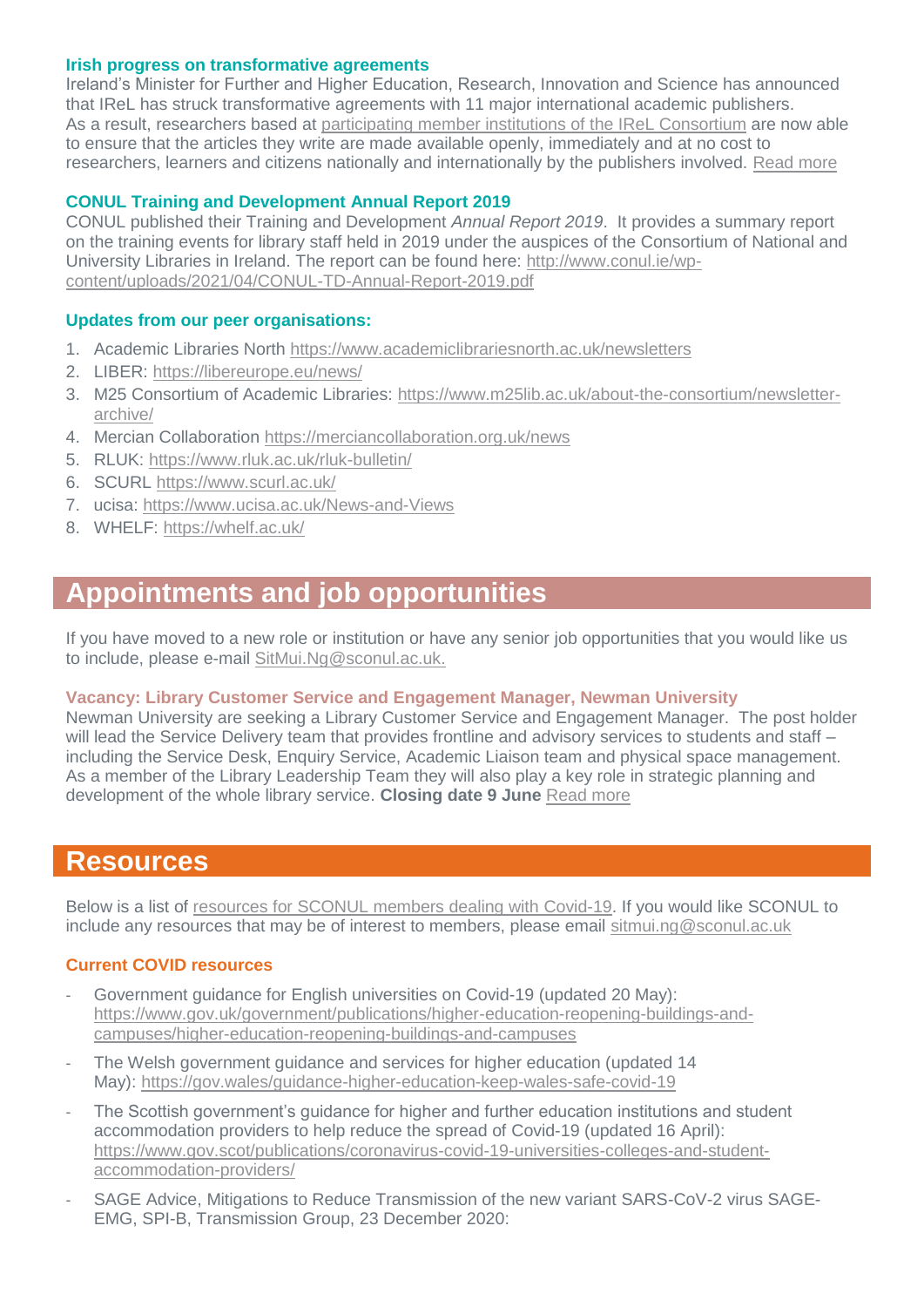[https://assets.publishing.service.gov.uk/government/uploads/system/uploads/attachment\\_data/file/94](https://assets.publishing.service.gov.uk/government/uploads/system/uploads/attachment_data/file/948607/s0995-mitigations-to-reduce-transmission-of-the-new-variant.pdf) [8607/s0995-mitigations-to-reduce-transmission-of-the-new-variant.pdf](https://assets.publishing.service.gov.uk/government/uploads/system/uploads/attachment_data/file/948607/s0995-mitigations-to-reduce-transmission-of-the-new-variant.pdf)

- Jisc's report on the response to COVID-19 and the future of digital learning and teaching: <https://www.jisc.ac.uk/reports/learning-and-teaching-reimagined-a-new-dawn-for-higher-education>
- Public Library News article *[The third lockdown: damned if you do ..?](https://www.publiclibrariesnews.com/)* that includes a link to a list of public libraries and what services they are offering in the current lockdown: [https://www.publiclibrariesnews.com/about-public-libraries-news/coronavirus-public-library-ideas](https://www.publiclibrariesnews.com/about-public-libraries-news/coronavirus-public-library-ideas-and-responses/when-and-how-will-public-libraries-reopen-in-england)[and-responses/when-and-how-will-public-libraries-reopen-in-england](https://www.publiclibrariesnews.com/about-public-libraries-news/coronavirus-public-library-ideas-and-responses/when-and-how-will-public-libraries-reopen-in-england)

### **SCONUL services during the pandemic**

- The SCONUL Access Scheme is suspended until further notice, in line with Government guidelines. The SCONUL Access form has been disabled on our website to prevent new applications being made during this period. SCONUL has produced a note which sets out the current position and would be grateful if members could share this with staff and students including using the text for your website if appropriate. If you receive any queries from students about the scheme, please direct them to our website [https://www.sconul.ac.uk/sconul-access.](https://www.sconul.ac.uk/sconul-access)
- The SCONUL office remains open, albeit virtually, and we are working as normal. Students or staff ringing the office or contacting us by email will have their enquiries dealt with in the usual way.
- All events this academic year (2020-21) will held virtually and we will be bringing members together to discuss their response to the immediate crisis and to look at the longer-term impacts and the community's response
- We continue to provide our support for our deputies and directors' groups, SCONUL Mentoring and other services. Please feel free to contact us as usual.

#### **Archive: Covid-19 documentation**

Resources which are no longer current but have been retained for reference purposes can be found here: <https://www.sconul.ac.uk/page/archive-covid-19-documentation>

# **Events**

With the current uncertainty caused by the COVID-19 pandemic many events have either been cancelled, postponed or moved to an online platform, please click on the event for further information.

**[Strategic use of COUNTER data, 4 June](https://www.eventbrite.co.uk/e/strategic-use-of-counter-data-tickets-154216879839)**

**[SCURL Annual Conference: Focussed on the Future, 9 June](https://www.scurl.ac.uk/events)**

**[Sherif: Optimising and Transforming Library Services \(post-Covid\), 15 June](http://www.sherif.ac.uk/events.html)**

**[UKSG: "Back to the Future: Lessons learned from the Jisc OA Textbook project", 17 June](https://www.uksg.org/event/free-uksg-webinar-back-future-lessons-learned-jisc-oa-textbook-project)**

**[Open Science Webinar, 18 June](https://www.focusopenscience.org/book/21stockholm/)**

**[LIBER 2021 Online, 23-25 June](https://liberconference.eu/)**

**[DCDC21 virtual conference, 28 June-2 July](https://dcdcconference.com/)** 

**FestivIL by LILAC online event, 6-8 July**

**[Westminster HE Forum: Next steps for Open Access, 9 July](https://www.westminsterforumprojects.co.uk/conference/open-access-21)**

**[Westminster HE Forum: The future use of digital technology and remote learning in Higher](https://www.westminsterforumprojects.co.uk/conference/Tech-in-HE-21)  [Education, 15 July](https://www.westminsterforumprojects.co.uk/conference/Tech-in-HE-21)**

**[Westminster Media Forum: Valuing culture and heritage, 23 August](https://www.westminsterforumprojects.co.uk/conference/Valuing-Culture-21)**